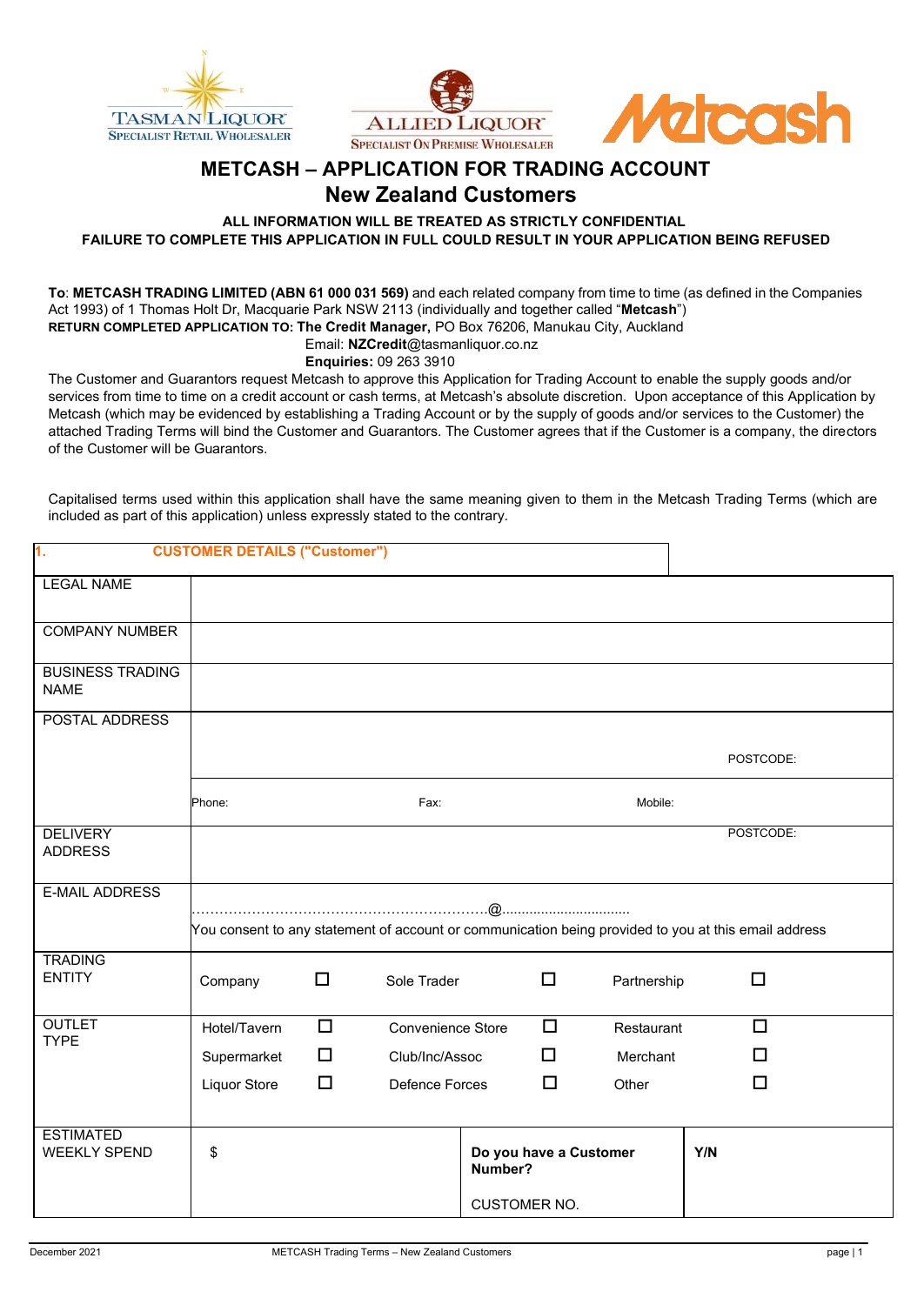| 2.                                    | <b>TRUST DETAILS</b>                                                                       |
|---------------------------------------|--------------------------------------------------------------------------------------------|
| <b>FULL NAME OF</b><br><b>TRUSTEE</b> |                                                                                            |
| <b>FULL NAME OF</b><br>TRUST*         |                                                                                            |
|                                       | *(If acting as trustee, a full copy of the Trust Deed and any amendments must be provided) |

|                  | AII                    |                        |               |                   |
|------------------|------------------------|------------------------|---------------|-------------------|
|                  |                        |                        |               |                   |
| <b>Full Name</b> | <b>Private Address</b> | <b>Drivers Licence</b> | Date of Birth | Private Phone No. |

| <b>SOLE TRADER DETAILS</b><br>. ت |                        |                               |               |                   |
|-----------------------------------|------------------------|-------------------------------|---------------|-------------------|
| <b>Full Name</b>                  | <b>Private Address</b> | <b>Drivers Licence</b><br>No. | Date of Birth | Private Phone No. |
|                                   |                        |                               |               |                   |
|                                   |                        |                               |               |                   |
|                                   |                        |                               |               |                   |

# **4. INDIVIDUAL GUARANTOR DETAILS (each a "Guarantor") (If the Customer is a Company, all directors must be a Guarantor. If the Customer is a Partnership, all partners must be a Guarantor.) Full Name Private Address** Drivers Licence<br>No. **Date of Birth Private Phone No.**

| 5.                                                   | <b>LIQUOR LICENCE DETAILS</b> |                        |                 |                         |                      |  |
|------------------------------------------------------|-------------------------------|------------------------|-----------------|-------------------------|----------------------|--|
| <b>LICENSEE</b>                                      |                               | Full name of Licensee  |                 | Company Number          |                      |  |
| LICENCE NO.                                          | Liquor                        | <b>Expiry Date</b>     | Tobacco         |                         | <b>Expiry Date</b>   |  |
| <b>LICENSED</b><br><b>PREMISES</b><br><b>DETAILS</b> |                               | Street Number and Name |                 |                         | <b>Phone Number</b>  |  |
|                                                      | Suburb/Town                   | City/Post Code         |                 | <b>Facsimile Number</b> |                      |  |
|                                                      |                               |                        | Landlord's Name |                         | Dates Leased From/To |  |
| <b>PREVIOUS</b><br><b>LICENCE</b><br><b>DETAILS</b>  |                               |                        |                 |                         |                      |  |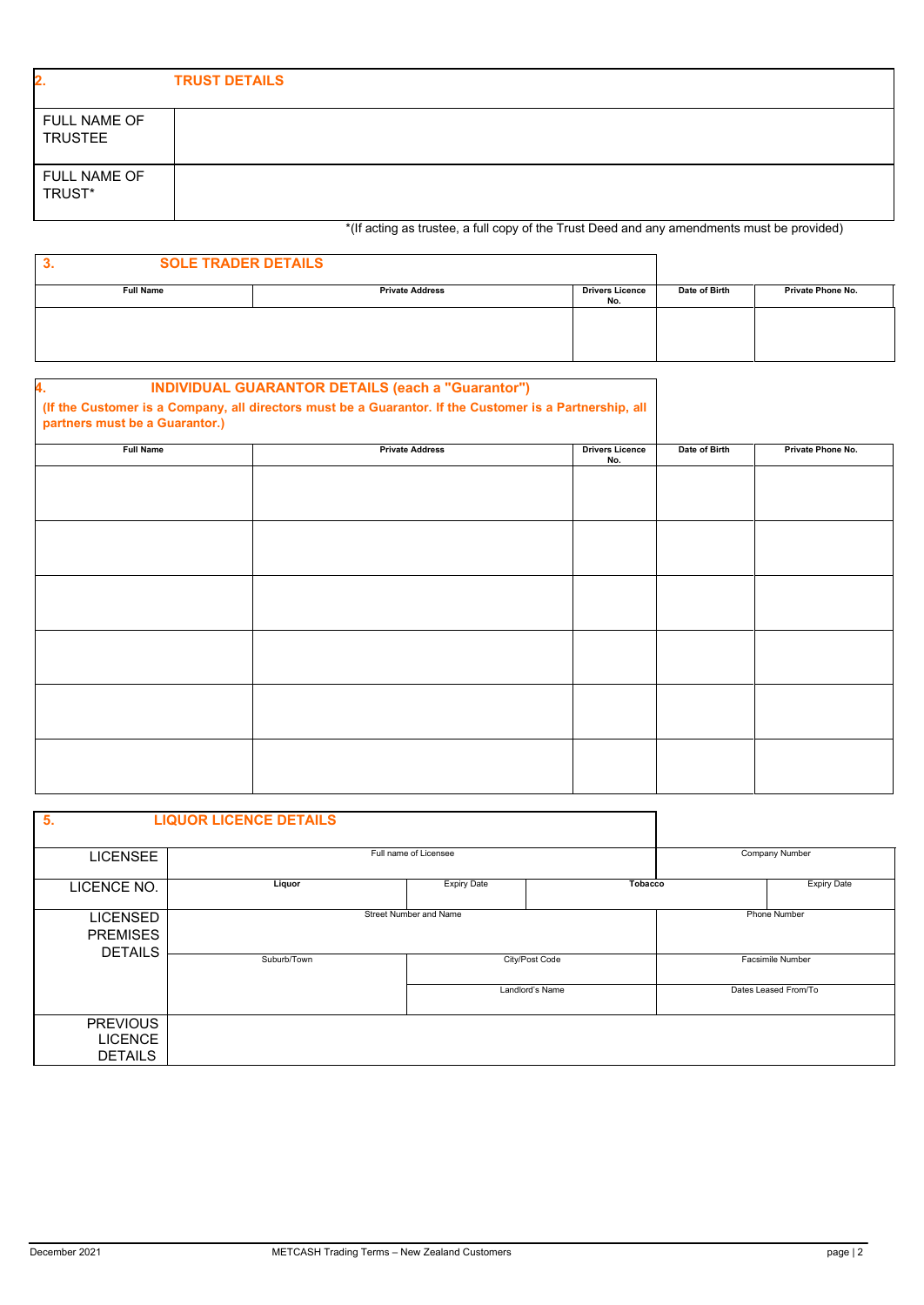|   | <b>TRADE ACCOUNT REFERENCES</b> |       |
|---|---------------------------------|-------|
|   |                                 | Phone |
|   |                                 |       |
| . |                                 | Phone |
|   |                                 | Phone |
|   |                                 |       |

| <b>BANK ACCOUNT DETAILS</b> |
|-----------------------------|
|                             |

| Account Name: | Account<br>N∩ |
|---------------|---------------|
| Bank:         | Bronc'        |

| 8.<br><b>CORPORATE GUARANTOR DETAILS (each a "Guarantor")</b><br>(If the Customer is a Company, each related body corporate must be a Guarantor.) |                           |       |
|---------------------------------------------------------------------------------------------------------------------------------------------------|---------------------------|-------|
| Company Name & ACN                                                                                                                                | <b>Registered Address</b> | Phone |
|                                                                                                                                                   |                           |       |
|                                                                                                                                                   |                           |       |
|                                                                                                                                                   |                           |       |
|                                                                                                                                                   |                           |       |
|                                                                                                                                                   |                           |       |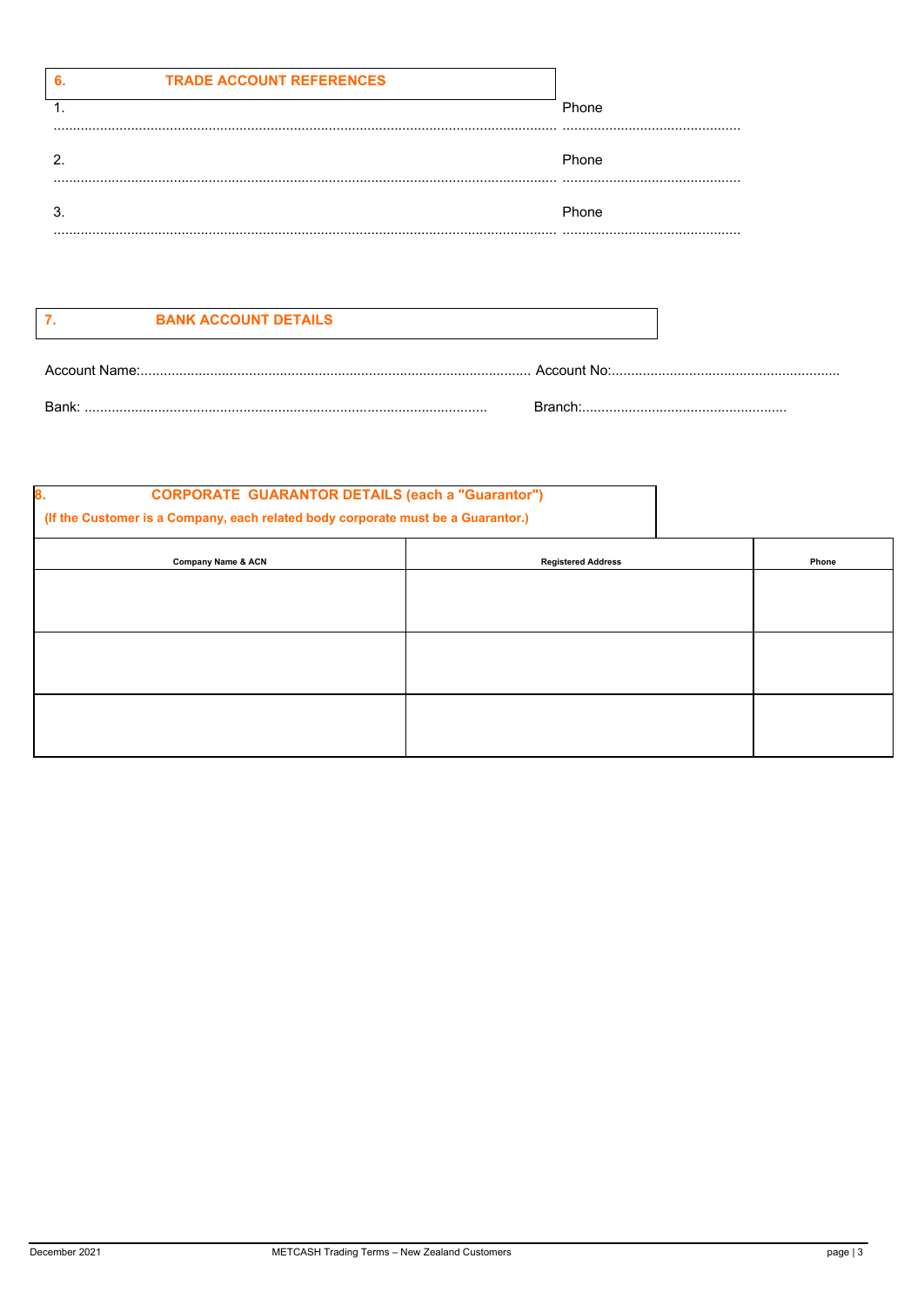#### **EXECUTED AS A DEED**

This Application for Trading Account (incorporating the Trading Terms) is executed as a **deed** by the Customer and each Guarantor.

Dated:

#### **CUSTOMER**

**By executing this deed each Customer acknowledges that it has read and understood the terms of this Application for a Trading Account, including the Metcash Privacy Policy and Credit Reporting Data Management Policy found at** http://www.metcash.com/footer/privacy-policy**, and has granted Metcash each relevant data consent and each security interest contained in the Trading Terms.**

#### **[***Execution clause if Customer is a company***]**

**Executed** by **the Customer** in accordance with section 180 of the Companies Act by authority of its directors.

Director (Signature) Director (Signature) Name of Director (Print Name) Name of Director (Print Name) [*Execution clause if Customer is an individual. If Customer is a Partnership each partner must sign*] **Signed, Sealed and Delivered** by **the Customer** in the presence of: Witness (Signature) Customer (Signature) Name of Witness (Print Name) Name of Customer (Print Name) **Signed, Sealed and Delivered** by **the Customer** in the presence of: Witness (Signature) **Customer (Signature)** Customer (Signature) Name of Witness (Print Name) Name of Customer (Print Name) **Signed, Sealed and Delivered** by **the Customer** in the presence of: Witness (Signature) Customer (Signature) Name of Witness (Print Name) Name of Customer (Print Name)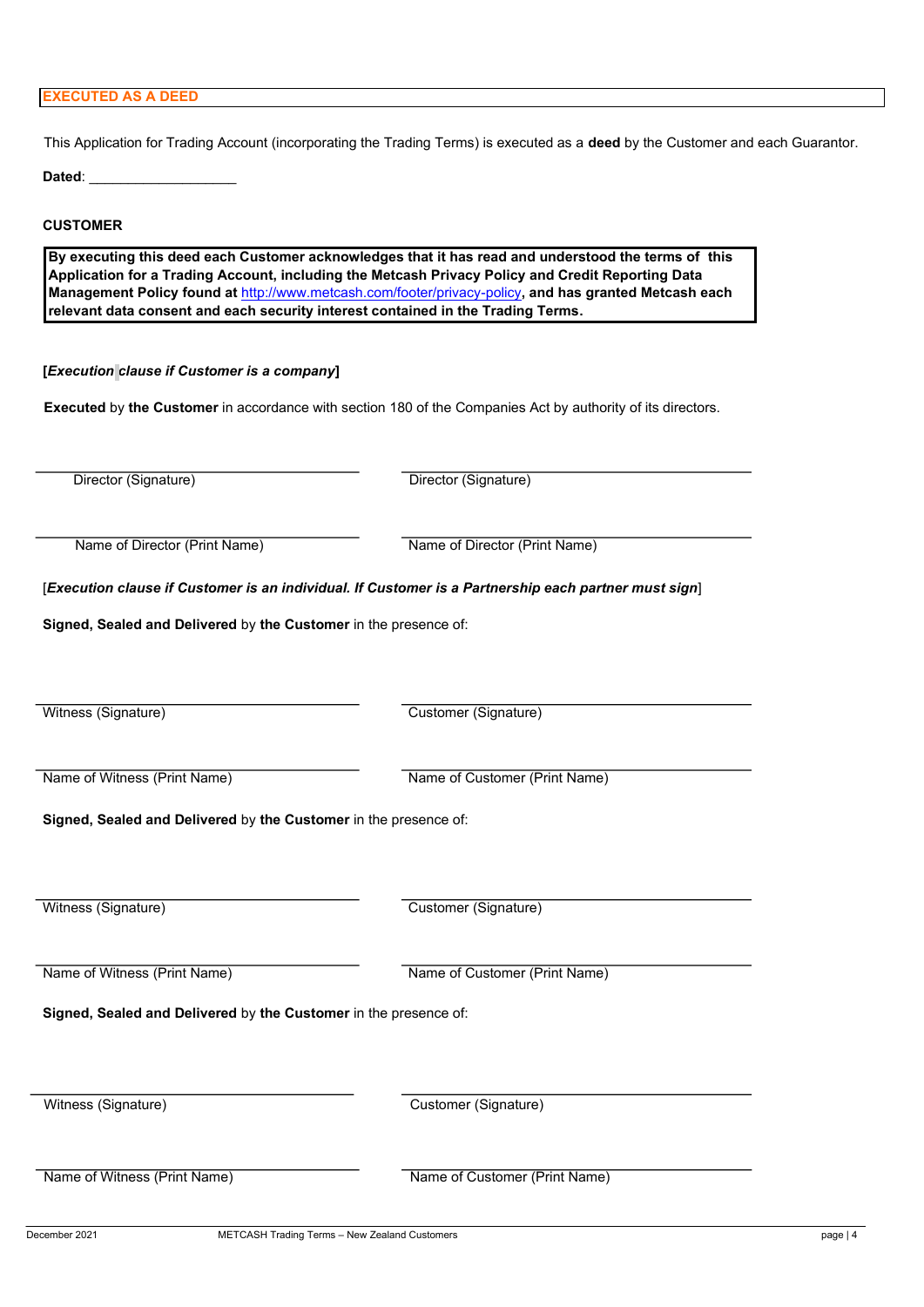| Data                                                              | By executing this deed each Guarantor acknowledges that it has read and understood the terms of<br>this Application for a Trading Account, including the Metcash Privacy Policy and Credit Reporting<br>Management Policy found at http://www.metcash.com/footer/privacy-policy, and has granted in favour of<br>Metcash each relevant data consent, each required security interest and the guarantee and indemnity |
|-------------------------------------------------------------------|----------------------------------------------------------------------------------------------------------------------------------------------------------------------------------------------------------------------------------------------------------------------------------------------------------------------------------------------------------------------------------------------------------------------|
| contained in clause 15.                                           |                                                                                                                                                                                                                                                                                                                                                                                                                      |
| [Execution clause if Guarantor is an individual]                  |                                                                                                                                                                                                                                                                                                                                                                                                                      |
| Signed, Sealed and Delivered by the Guarantor in the presence of: |                                                                                                                                                                                                                                                                                                                                                                                                                      |
|                                                                   |                                                                                                                                                                                                                                                                                                                                                                                                                      |
| Witness (Signature)                                               | Guarantor (Signature)                                                                                                                                                                                                                                                                                                                                                                                                |
| Name of Witness (Print Name)                                      | Name of Guarantor (Print Name)                                                                                                                                                                                                                                                                                                                                                                                       |
| Signed, Sealed and Delivered by the Guarantor in the presence of: |                                                                                                                                                                                                                                                                                                                                                                                                                      |
| Witness (Signature)                                               | Guarantor (Signature)                                                                                                                                                                                                                                                                                                                                                                                                |
| Name of Witness (Print Name)                                      | Name of Guarantor (Print Name)                                                                                                                                                                                                                                                                                                                                                                                       |
| Signed, Sealed and Delivered by the Guarantor in the presence of: |                                                                                                                                                                                                                                                                                                                                                                                                                      |
| Witness (Signature)                                               | Guarantor (Signature)                                                                                                                                                                                                                                                                                                                                                                                                |
| Name of Witness (Print Name)                                      | Name of Guarantor (Print Name)                                                                                                                                                                                                                                                                                                                                                                                       |
| Signed, Sealed and Delivered by the Guarantor in the presence of: |                                                                                                                                                                                                                                                                                                                                                                                                                      |
| Witness (Signature)                                               | Guarantor (Signature)                                                                                                                                                                                                                                                                                                                                                                                                |
|                                                                   |                                                                                                                                                                                                                                                                                                                                                                                                                      |

Name of Witness (Print Name) Name of Guarantor (Print Name)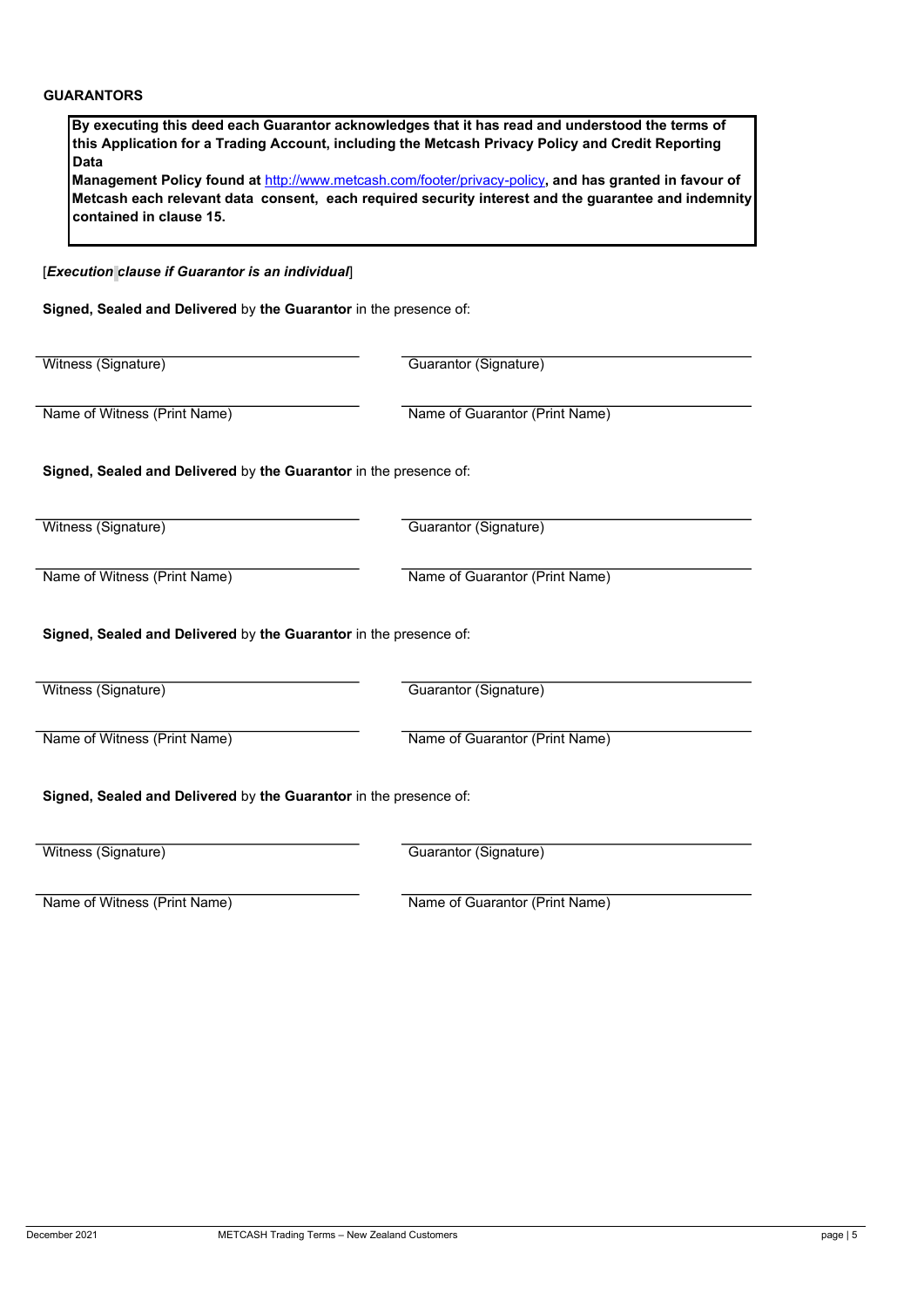#### **CREDIT CONTRACTS AND CONSUMER FINANCE ACT 2003: DECLARATION OF PURPOSES FOR WHICH CREDIT PROVIDED**

The Customer declares that the credit to be provided to it by the credit provider is to be applied wholly or predominantly for:

- business purposes; or
- investment purposes.

| <b>IMPORTANT</b>                                                                                                      |  |
|-----------------------------------------------------------------------------------------------------------------------|--|
| You should <b>only</b> sign this declaration if this credit/loan is wholly or<br>predominantly for:                   |  |
| business purposes; or<br>investment purposes.                                                                         |  |
| By signing this declaration you may lose your protection under the<br>Credit Contracts and Consumer Finance Act 2003. |  |

#### **Signed** for the **Customer** by:

Signature

Title **The Contract of the Date of declaration** 

#### **ACKNOWLEDGEMENT AND AUTHORITY PURSUANT TO THE PRIVACY ACT 2020**

#### **CREDIT CUSTOMER**

I/We understand that the Customer has applied to Metcash for a Trading Account in relation to the supply of goods and services by Metcash from time to time.

I/We further acknowledge and understand that as directors/partners/principal/ or guarantor of the Customer (as applicable), Metcash may seek credit reporting information from a credit reference agency and credit information and credit eligibility information from other credit providers concerning my/our personal credit dealings.

Metcash maintains a credit reporting data management policy about the collection, management and disclosure of credit information and credit eligibility information held by it. This policy also addresses a number of matters required under the Credit Reporting Privacy Code 2020 (**CR Code**). A copy of this policy is available at Metcash's website at http://www.metcash.com/footer/privacy-policy. **Acknowledgment and Authority that Credit Information may be given to a Credit Reference Agency**

I/We consent to Metcash obtaining such information and making such inquiries as Metcash may consider warranted from any source, including credit reference agencies and companies related to Metcash. I/We also consent to Metcash disclosing information to credit reference agencies, companies related to Metcash, sureties or assignees or anyone who is considering becoming a surety or assignee.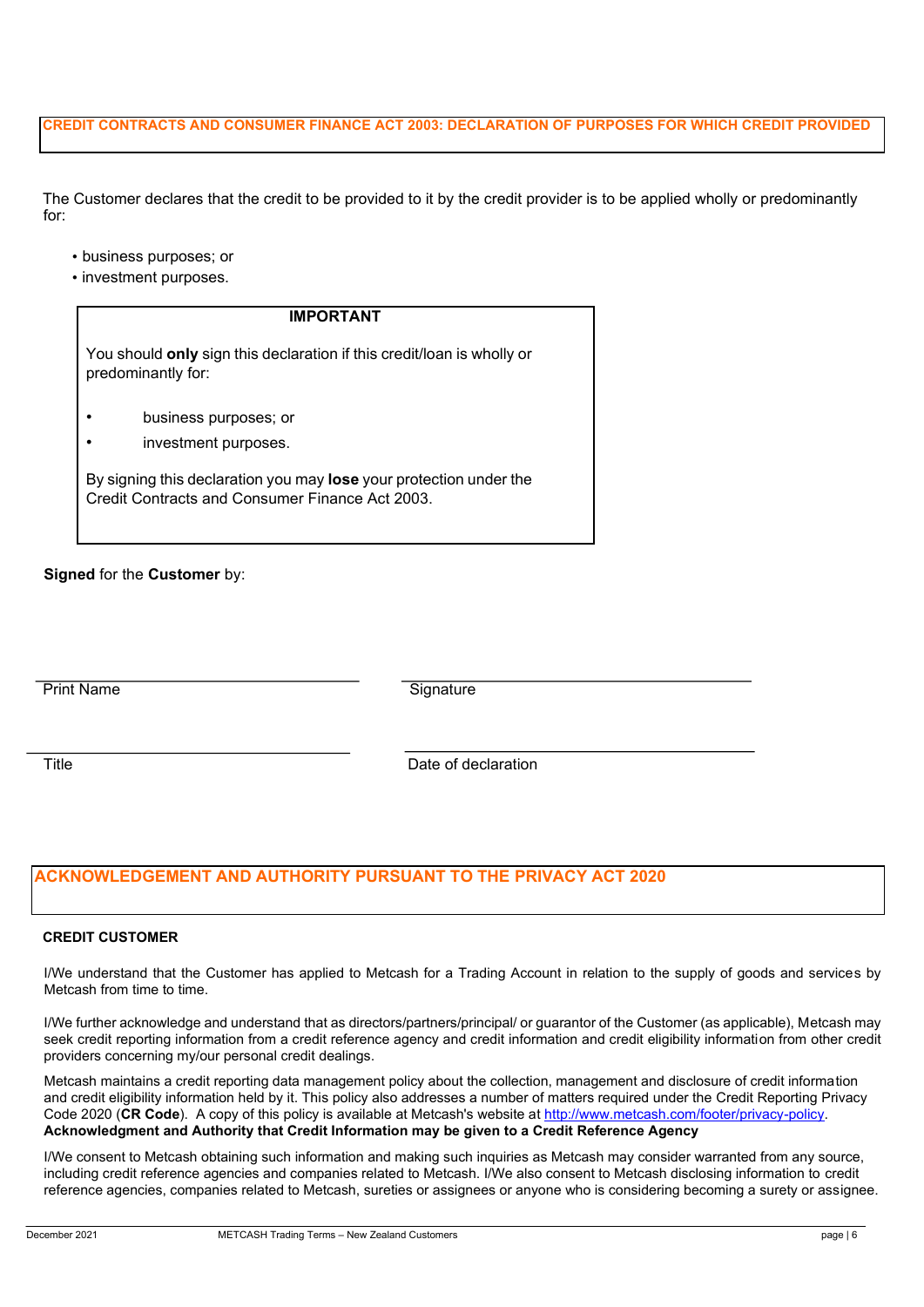The Customer has the right to access personal information (within the meaning of the Privacy Act 2020 (**Privacy Act**)) about it held by Metcash and request correction of any errors in that information.

#### **Authority for Metcash to obtain and disclose Credit Information**

I/we authorise Metcash to:

- Obtain from a credit reference agency credit reporting information about me/us.
- Obtain information about my/our commercial activities or commercial creditworthiness from a business which provides information about commercial creditworthiness.
- Use or disclose such information for the purpose of assessing my/our application for commercial credit or collecting payments that are overdue in relation to the credit the subject of my/our application.

#### **Authority to Exchange Information with Other Credit Providers**

I/We authorise Metcash to seek and obtain from credit providers credit eligibility information about me/us for the purposes of assessing my/our application for credit, assisting in collecting payments that are overdue in relation to my/our credit, notifying other credit providers of a default by me/us, exchanging information with other credit providers as to the status of the Customer's loan where I/we are in default with other credit providers and assessing my/our creditworthiness. I/We understand this information can include any information about my/our creditworthiness, credit standing, credit history or credit capacity that credit providers are allowed to give to or receive from each other under the Privacy Act, the CR Code as a result of my/our approval and this authority.

#### **Banker's Opinions**

I/We authorise Metcash to seek and obtain a banker's opinion for purposes connected with my/our business, trade or profession.

#### **Authority for Trade Insurers**

I/We authorise a trade insurer in relation to an application by the Customer for commercial credit to obtain credit reporting information about me/us for the purposes of assessing whether to insure or the risk of insuring Metcash or assessing the risk of default by the Customer and/or me/us in our capacity as guarantors on the commercial credit application.

#### **Use of Information**

I/We understand the information obtained by Metcash may be used for any of the purposes referred to in this authority and/or in accordance with Metcash's privacy policy and/or to notify Metcash's successor and assigns, Metcash's financiers and/or any assignees or any lender to an assignee of Metcash's interests in any Amount(s) Payable arising under the Trading Terms between the Customer and Metcash from time to time.

#### **Disclosure to Guarantor**

I/We authorise Metcash to disclose credit eligibility information about me/us to:

- a guarantor, to keep the guarantor informed about the guarantee; and
- to someone I/we have indicated is a prospective guarantor, for the purpose of that person considering whether to offer to act as guarantor in relation to the commercial credit applied for by me/us.

I/We understand that the information disclosed can include any credit eligibility information that credit providers are allowed to disclose under the Privacy Act, the CR Code, and as a result of my/our approval and authority herein.

#### **ACKNOWLEDGEMENT AND AUTHORITY BY GUARANTOR(S)**

I/We agree that Metcash may seek from a credit reference agency credit reporting information about me/us to assess whether to accept me/us as a guarantor for credit applied for, or provided to, the Customer. I/We agree that this agreement commences from the date of this agreement and continues until the credit the subject of the Customer's application is fully discharged.

I/We also agree that Metcash may give to and receive from another credit provider credit eligibility information about my/our consumer or commercial creditworthiness for the purpose of assessing a commercial credit application made by the Customer to the other credit provider, or collecting any payment under a commercial credit arrangement that is overdue to a credit provider by the Customer.

I/We agree that if the Customer's credit application is approved, then this Acknowledgment and Authority remains in force until the credit provided to the Customer(s) and the subject of the application has been fully discharged.

I/We have read and understand this Acknowledgement and Authority, and duly authorise Metcash to perform the actions described within it.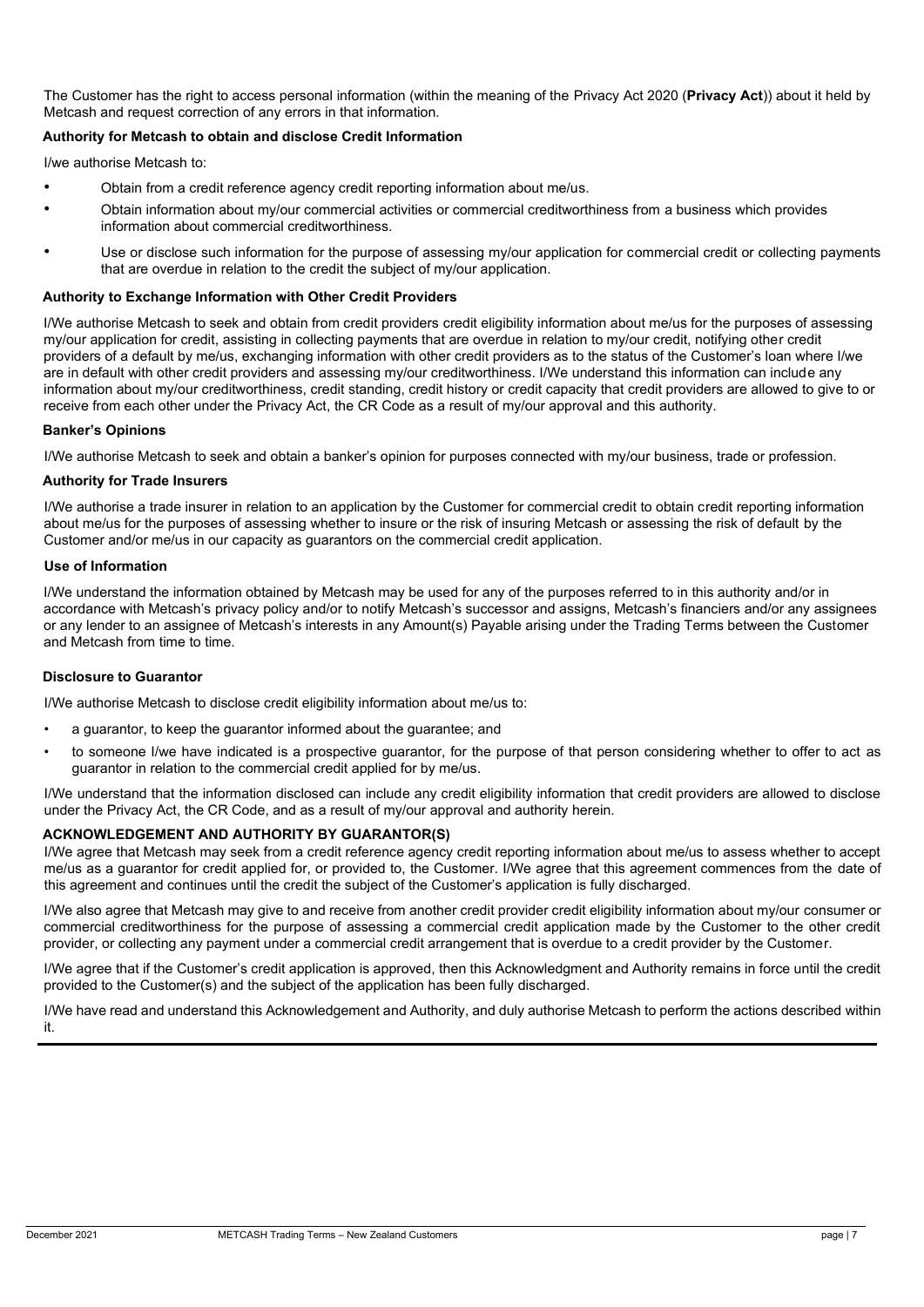## **Metcash Trading Terms – New Zealand Customers**

**METCASH TRADING LIMITED (ABN 61 000 031 569)** and each related company from time to time (as defined in the Companies Act 1993) of **1 Thomas Holt Dr, Macquarie Park NSW 2113** (individually and together called "**Metcash**")

#### **1. Application of terms**

- **1.1.** The terms of this Agreement apply in every case where Metcash provides goods or services of any kind ("**Goods**") to the customer (as referred to in the Application for Trading Account or if there is no application, the customer placing the order, or on whose behalf the order is placed) ("**Customer**") on the Customer's trading account ("**Trading Account**"), unless otherwise agreed in writing between Metcash and the Customer. Acceptance of Goods by the Customer is conclusive evidence before any court that this Agreement (and any variation) applies and is binding on it and the guarantors (as referred to in the Application for Trading Account) ("**Guarantors**").
- **1.2.** In the event of, and to the extent of, any inconsistency between this Agreement and the terms of any purchase order for the provision of Goods, this Agreement prevails.
- **1.3.** This Agreement comprises the Application for Trading Account, the Acknowledgement and Authority pursuant to the Privacy Act 2020 and these Trading Terms, as amended from time to time.

#### **2. Credit**

- **2.1.** Metcash may, in its absolute discretion:
- (a) grant, sell or supply any Goods to the Customer, as requested by the Customer from time to time, on credit;
- (b) provide, in association with any other credit provider(s) from time to time, credit card access or facilities to the Customer for a range of Goods, on and subject to the terms and conditions of this Agreement and debit to the Customer's Trading Account the relevant price stated or the amount charged in respect of the Goods, together with a service fee for each transaction in an amount or at a rate as notified by Metcash to the Customer from time to time;
- (c) debit the Trading Account with the price stated or the amount charged or the Amount(s) Payable (as defined in **clause** 3) in any invoice or statement in respect of the Goods, and if no price is stated, then Metcash's normal selling price for the Goods as notified by Metcash to the Customer from time to time;
- (d) issue a statement at any time showing the debit or credit balance of the Trading Account at the date shown on the statement ("**Statement**"); and
- (e) terminate the Trading Account by notice in writing to the Customer accompanied by a Statement showing the final balance of the Trading Account ("**Final Statement**").

Metcash's agreement to open the Trading Account does not entitle the Customer, at any time, to credit or any particular amount of credit.

#### **3. Payment of Accounts**

**3.1.** The Customer must, without demand from Metcash, pay the whole amount of any debit balance shown on a Statement ("**Amount(s) Payable**") on or before the due date shown on the Statement (which unless otherwise stated is seven (7) days from the date of the Statement)

> ("**Due Date**"); and where the Statement is a "**Final Statement**", on or before the due date shown on the Final Statement ("**Final Due Date**"). This clause does not affect the obligation of the Customer to pay the entire Amount Payable prior to a Due Date or the Final Due Date where required under any other provision of the Agreement.

- **3.2.** By setting the Due Date on a particular Statement:
	- (a) Metcash does not represent that the Due Date will be the same number of days from the date of the Statement in future Statements; and
	- (b) Metcash does not limit its right to vary the number of days between the date of a Statement and the Due Date from one Statement to another.
- **3.3.** In this Agreement, "**Amount(s) Payable**" includes:
- (a) all amounts debited to the Trading Account for Goods supplied pursuant to this Agreement, now and in the future;
- (b) all money now and in the future owing or payable to Metcash by the Customer, either alone or jointly with another person, whether directly or indirectly or contingently under this Agreement or on any other account whatsoever, and including all such money arising from:
	- (1) any guarantee, deed, indemnity, account, document or other agreement in writing between Metcash and the Customer and/or any Guarantor (as referred to in the Application for Trading Account);
	- (2) any service fee or accounting administration fee or any other charge, cost or expense payable by the Customer to Metcash under this Agreement;
	- (3) all costs (including legal costs on a full indemnity basis and expenses), expenses or losses incurred or sustained by Metcash in relation to any failure by the Customer and/or Guarantor to comply with the terms and conditions of this Agreement;
	- (4) interest on any judgment entered by Metcash against the Customer in respect of the Amount(s) Payable; and
	- (5) all advances, further advances, loans, credits or financial accommodation (whether given on, before or after the date of this Agreement) by Metcash, to, for or on account of or at the request of the Customer and/or any Guarantor;
	- (c) any tax, duty, charge or other impost or levy made at any time by government in connection with the Goods or this Agreement; and
	- (d) all amounts owing in accordance with **clause 10.1**(if applicable).

#### **4. Changes to Trading Account**

Metcash may at any time, in its absolute discretion, without notice and without assigning any reason:

- **4.1.** set, change or limit credit in relation to the Trading Account:
- **4.2.** refuse to open a Trading Account, close the Trading Account and/or refuse to extend credit to the Customer on any account;
- **4.3.** refuse or limit credit or suspend or terminate the supply of Goods or the granting of any rights under this Agreement. All subsequent trading between Metcash and the Customer will revert to a cash purchase or a cleared funds basis until Metcash, in its absolute discretion, reinstates the provision of credit to the Customer; and
- **4.4.** set, change, vary or discontinue any credit card access or facilities as described in clause 2.1(b).

#### **5. Payments by the Customer**

- **5.1.** Metcash may appropriate any moneys paid to it by the Customer in such manner and at such times as Metcash, in its absolute discretion, determines.
- **5.2.** The amount stated in a certificate signed by Metcash's duly authorised representative or solicitor as being due and payable by the Customer to Metcash under this Agreement is prima facie evidence that such amount is owing.
- **5.3.** Amounts payable by the Customer under this Agreement must be paid without deduction, retention or set-off of any kind and for any reason.
- **5.4.** If an event listed in **clauses 6.4(a) – 6.4(h)** (inclusive) occurs, Metcash may, at its discretion, apply a credit balance in any of the Customer's Trading Accounts towards satisfaction of a debit balance in any of the Customer's other Trading Accounts.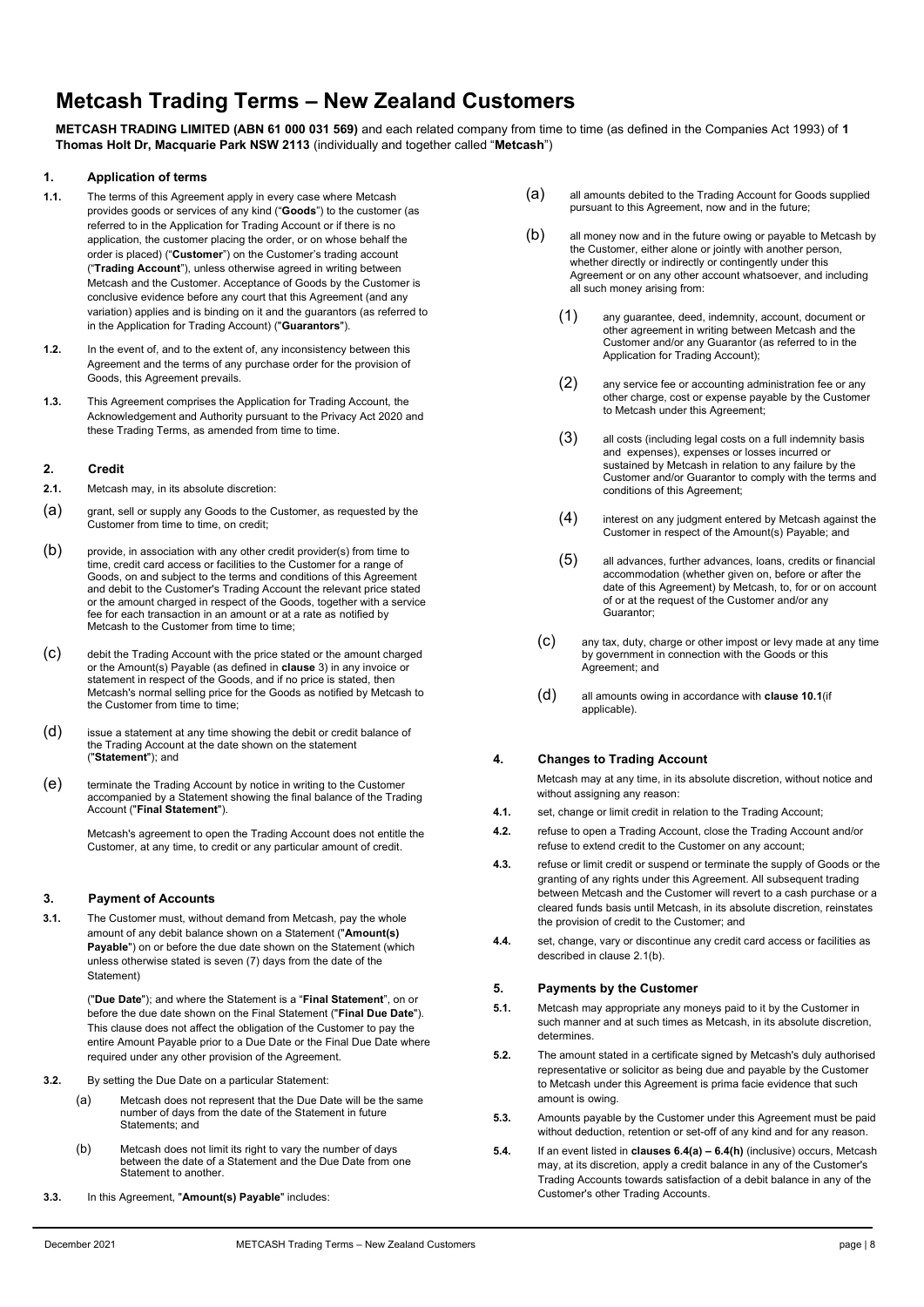**5.5.** Payment by cheque or other negotiable instrument is not deemed to be payment of any moneys payable until the cheque or other negotiable instrument is met on first presentation for payment.

#### **6. Retention of Title**

- **6.1.** Title to all Goods purchased by the Customer whilst the Trading Account has a debit balance ("Bailed Goods") remains with Metcash.
- **6.2.** The Customer must hold all Bailed Goods in the possession of the Customer as fiduciary and bailee for Metcash.
- **6.3.** The Customer is authorised to sell the Bailed Goods in the ordinary course of its ordinary business, but only until:
	- (a) notified in writing to the contrary by Metcash; or
	- (b) the occurrence of an event listed in **clauses 6.4(a) 6.4(h)**  (inclusive).
- **6.4.** If the Customer or any person who has guaranteed the debts of the Customer to Metcash:
	- (a) has any step taken to appoint, or with a view to appointing, a receiver, statutory manager, administrator or other similar officer over its assets, or it or any associated person (within the meaning of the Companies Act 1993) is declared at risk under that Act or it requests the appointment of, or an application is made for the appointment of, any such official;
	- (b) has any step taken for its winding up or dissolution;
	- (c) suspends or threatens to suspend payment of its debts, is, or states it is, or is presumed by law to be, insolvent or unable to pay its debts, or takes a step for the purpose of entering into a compromise or arrangement with any of its creditors for their benefit or with any of its members, other than a compromise or arrangement that is part of a solvent reconstruction;
	- (d) commits an '*act of bankruptcy*' within the meaning of Part 2 of the Insolvency Act 2006 or any amendment or replacement thereof;
	- (e) has distress, attachment or other execution levied or enforced over any of its property;
	- $(f)$  fails to pay the entire Amount Payable in accordance with this Agreement;
	- (g) breaches any other provision of this Agreement or any other agreement with any Metcash Entity (as defined in **clause 18.1**); or
	- (h) without Metcash's prior written consent, and in Metcash's opinion, makes a material change in its effective control or that of any of its subsidiaries, the Customer must immediately notify Metcash and Metcash may, at its election and without prejudice to other rights which Metcash may have:
	- (i) declare the Amount Payable immediately due for payment; and
	- (j) enter the premises at which the Bailed Goods are kept ("**Premises**") and remove the Bailed Goods from the Premises.
- **6.5.** Metcash may sell or otherwise dispose of any Bailed Goods recovered by Metcash pursuant to this **clause** 6 in its absolute discretion and on its own account, without limitation to any other rights which Metcash may have.
- **6.6.** The Customer indemnifies Metcash and every person acting on its behalf against any loss, damage, liability or expense incurred or sustained as a result of the reasonable exercise by Metcash of its rights under this **clause** 6.
- **6.7.** This **clause** 6 is for the benefit of Metcash, and Metcash may waive the benefit of this clause by giving notice in writing to the Customer at any time.
- **6.8.** Notwithstanding the other provisions of this **clause** 6 and without derogating from the rights of Metcash, Metcash may take any action it deems necessary, including legal proceedings, to recover as a liquidated debt an Amount Payable.
- **6.9.** The Customer grants to Metcash (under **clause 6.1**) a purchase money security interest, as defined in the Personal Properties Securities Act 1999 ("**PPSA**") in the Bailed Goods and any proceeds of sale of the Bailed Goods ("**PMSI**") to secure the purchase price of the Bailed Goods.
- **6.10.** The costs of registering a financing statement will be paid by the Customer and may be debited against the Customer's Trading **Account**
- **6.11.** The Customer agrees not to do or permit anything to be done that may result in the PMSI granted to Metcash ranking in priority behind any other security interest (as defined in the PPSA).
- **6.12.** The Customer will take such further steps (including obtaining consents, supplying information, signing forms or executing documents) which may be required by Metcash to take further or better security under the PPSA in respect of the Bailed Goods and proceeds of sale of the Bailed Goods or to maintain the effectiveness or priority of any security interest under the PPSA.

#### **7. Risk in Goods and Customer Obligations**

- **7.1.** All Goods purchased by the Customer are at the risk of the Customer from the time the Goods are delivered to the Customer or its nominated agent. Delivery is deemed to occur when the Goods are delivered to end carrier, whether Metcash arranges, procures or effects the transport of the Goods at the request of the Customer or otherwise. The Customer must insure the Goods (with Metcash's interest noted on the policy) from the date of delivery until title passes to the Customer or the Goods are sold in accordance with **clause** 6.
- **7.2.** The Customer must inspect all Goods delivered to the Customer or its nominated agent within 24 hours (or such other time period for perishable, dry, security or other Goods as notified by Metcash from time to time) of delivery to the relevant Premises ("**Inspection Period**") in order to ensure that Goods delivered are as ordered by the Customer and are not delivered in a damaged state. The Customer must notify Metcash within the Inspection Period if Goods are found to be other than as ordered by the Customer or have been delivered in a damaged state.
- **7.3.** Subject to **clause 9.1(e)**, if the Customer has not notified Metcash within the Inspection Period that Goods delivered were not as ordered by the Customer, or that Goods were delivered in a damaged state, then the Goods will be deemed to have been delivered in good condition and as ordered by the Customer.
- **7.4.** Goods supplied by Metcash are resold by the Customer in the same consequential order as the Goods have been supplied by Metcash. All Goods of the same type as the Bailed Goods will be deemed to have been supplied by Metcash unless the Customer proves to the contrary at the time Metcash claims to be entitled to possession of such Goods.
- **7.5.** The Customer must sell the Goods in the original packaging supplied by Metcash. The Customer must not alter or interfere in any way with the Goods or remove any labelling or instructions provided with the Goods.
- **7.6.** The Customer must not make any representation or give any warranty in relation to the Goods not expressly authorised by Metcash in writing.
- **7.7.** To the extent permitted by law, if the Customer is in breach of this Agreement, Metcash may (without prejudice to any other rights) repossess the Bailed Goods and the Customer licences Metcash and its employees and agents to enter its premises at any time without notice for such purpose, with all related costs of Metcash to be paid by the Customer on demand.
- **7.8.** The Customer indemnifies Metcash and each of Metcash's officers, employees and agents in respect of all loss, damages and expenses relating to, or arising or out of a breach of **clause 7.5** or **clause 7.6**.

#### **8. Data and Information**

- **8.1.** Metcash may provide data to the Customer's retail outlet(s). This data can take many forms including:
	- (a) Full initial load data;
	- (b) Weekly data updates;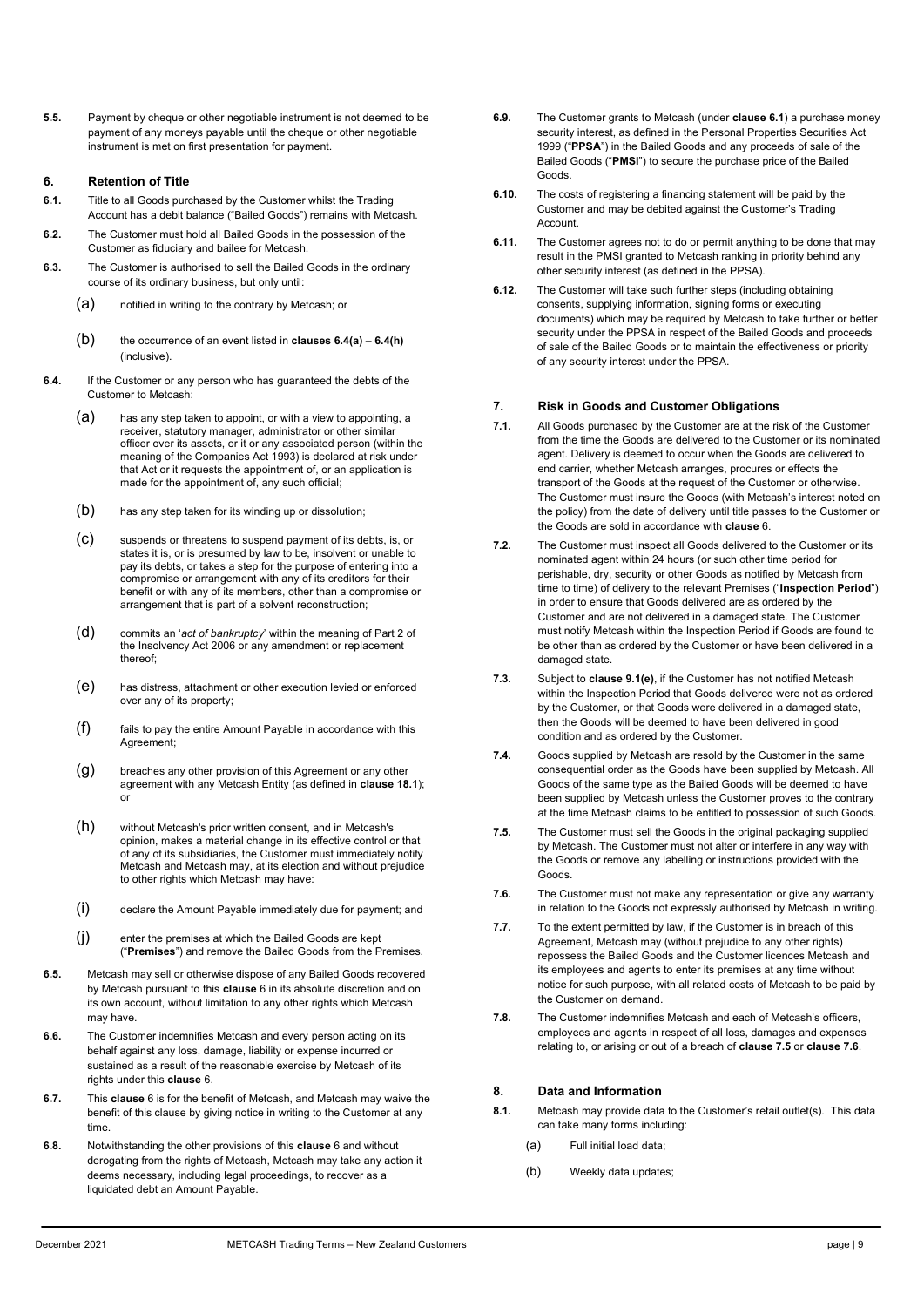- (c) Weekly promotional data files; and
- (d) Monthly or bi-monthly promotional files.

The data includes but is not limited to: Product codes; Global trade identification number (GTIN – previously referred to as APN); Descriptions; Size; Pack quantity; the Cost price; Retail price; Promotional start and dates; tax rates and numerous other flags.

- **8.2.** Subject only to **clause 8.3** Metcash has no liability for data provided by it to the Customer.
- **8.3.** Where Metcash has charged an incorrect price for Goods, Metcash will correct the data as soon as it becomes aware of the error and will credit or debit (as applicable) to the Customer, the difference between invoice price and the correct price. The Customer must, in addition to its other obligations under this Agreement, take steps to mitigate any loss it may suffer as a result of Metcash's error.
- **8.4.** The Customer bears responsibility for the normal retail price and promotional pricing generated by their POS system and the overall running of that system. The Company warrants and represents that it is relying upon its own skill and judgment in relation to the actioning of the data in its retail store.
- **8.5.** The Customer acknowledges and agrees that all trading information as between the Customer and Metcash belongs to Metcash at all times and that the Application for Trading Account and Trading Terms are confidential information and may not be disclosed to any third party without the prior written consent of Metcash.
- **8.6.** Metcash agrees to take reasonable steps to prevent the disclosure of a Customer's trading information to a competitor of the Customer.

#### **9. Liability**

- **9.1.** The Goods are deemed to be defective if any Goods:
	- (a) are not of merchantable quality;
	- (b) are not fit for any purpose for which they are acquired by Customer;
	- (c) do not conform to any sample, specification or other description given to Metcash by the Customer in relation to the Goods;
	- (d) being in the nature of services, are not of a reasonable standard, quality, value or grade; or
	- (e) do not comply with any consumer guarantee or implied warranty applicable to the supply of the Goods which cannot be excluded (including pursuant to the Consumer Guarantees Act 1993 ("**CGA**") or Fair Trading Act 1986 ("**FTA"**)).
- **9.2.** Where Goods are defective (as defined in **clause 9.1**) Metcash may, at its option, elect to:
	- (a) replace the Goods; or
	- (b) repair the Goods or reimburse the Customer for the cost of repairing the Goods; or
	- (c) in the case of Goods being in the nature of services, re-supply the services; or
	- (d) if payment of the purchase price for the Goods has not been made by the Customer - release the Customer from any obligation to pay the purchase price; or
	- (e) if payment of the purchase price for the Goods has been made by the Customer - refund the purchase price to the Customer, subject to the Customer, where applicable, first restoring the unencumbered ownership of the Goods to Metcash; and
	- (f) in any case, reimburse to the Customer any cost incurred by the Customer in transporting the Goods to the Customer from Metcash.
- **9.3.** To the extent permitted by law, Metcash will not accept the return of Goods unless:
	- (a) prior authorisation has been given (which will not be unreasonably withheld);
	- (b) the claim is supported by the relevant invoice;
- (c) the Goods are in the same condition as at the date of supply;
- (d) the Goods are returned via Metcash's nominated carrier and at Metcash's designated rates; and
- (e) in the case of Goods delivered in a damaged state or Goods delivered other than in accordance with the Customer's order, Metcash was given notice in accordance with **clause 7.2**.
- **9.4.** Other than any remedies the Customer may have under the CGA and FTA, the sole remedies of the Customer under or in relation to this Agreement whether in contract, in tort, under statute or otherwise are only as specified in this Agreement and are subject to the limitations set out in **clause 9.6** and the following limitations:
	- (a) Metcash, and Metcash's officers, employees and agents, will not have any liability or other obligation to any person or other entity, including the Customer, arising out of, or in any way directly or indirectly connected with, the matters referred to in **clauses 9.1(a)** – **9.1(e)** except to comply with its obligations (subject to the other provisions and limitations in this **clause**  9) under **clause 9.2**;
	- (b) all conditions, warranties and other terms pertaining to the condition or quality of Goods are excluded to the extent permitted by law (including the CGA and FTA);
	- (c) the Customer warrants and represents that it is relying upon its own skill and judgment in relation to the quality of Goods, and their fitness for any purpose that may be required, and not upon any conduct or representation of Metcash, or any of Metcash's officers, employees or agents: and
	- (d) the Customer must not make any claim or demand, or take any action or other proceeding against Metcash, or any of Metcash's officers, employees or agents, for any loss of profits, loss of revenue, loss of anticipated savings, loss or corruption of data, loss of contract or opportunity, loss of goodwill OR any indirect, special or consequential loss of whatever nature including of any loss of a type described in this sub-clause, whether or not reasonably foreseeable, reasonably contemplatable or actually contemplated by the parties at the time of execution of this Agreement, arising out of, or in any way directly or indirectly relating to this Agreement including in relation to any of the matters referred to in **clauses 9.1(a)** – **9.1(e).**
- **9.5.** Subject to the remainder of this **clause** 9, the Customer:
	- (a) releases and forever discharges Metcash, and each of Metcash's officers, employees and agents, from all claims under or in relation to this Agreement; and
	- (b) indemnifies Metcash and each of Metcash's officers, employees and agents in respect of all loss, damages and expenses relating to, or arising out of, any claim.
- **9.6.** To the extent permitted by law, Metcash's total liability for any claim under or in relation to this Agreement is limited to the price paid by the Customer for the Goods or services the subject of the claim.

#### **10. Administration Fee and Enforcement Costs**

- **10.1.** The Customer agrees that if any Amount Payable is not paid by the Due Date or by the Final Due Date in accordance with this Agreement, Metcash shall be entitled to charge and recover:
	- (a) interest on the outstanding amount at a rate equivalent to 3% p.a. above the annual business overdraft interest rate of its principal banker, as determined and calculated by Metcash, in its discretion; and/or
	- (b) an additional amount representing an accounting administration fee and loss of use of moneys not exceeding 3.5% per month or part thereof on the Amount Payable overdue for the period between the Due Date or the Final Due Date until payment is made in full. The Customer acknowledges that this fee is a genuine pre- estimate by Metcash of the loss, costs and expenses of Metcash which shall be incurred by reason of the Customer's default in payment of the Amount Payable and the recovery of same.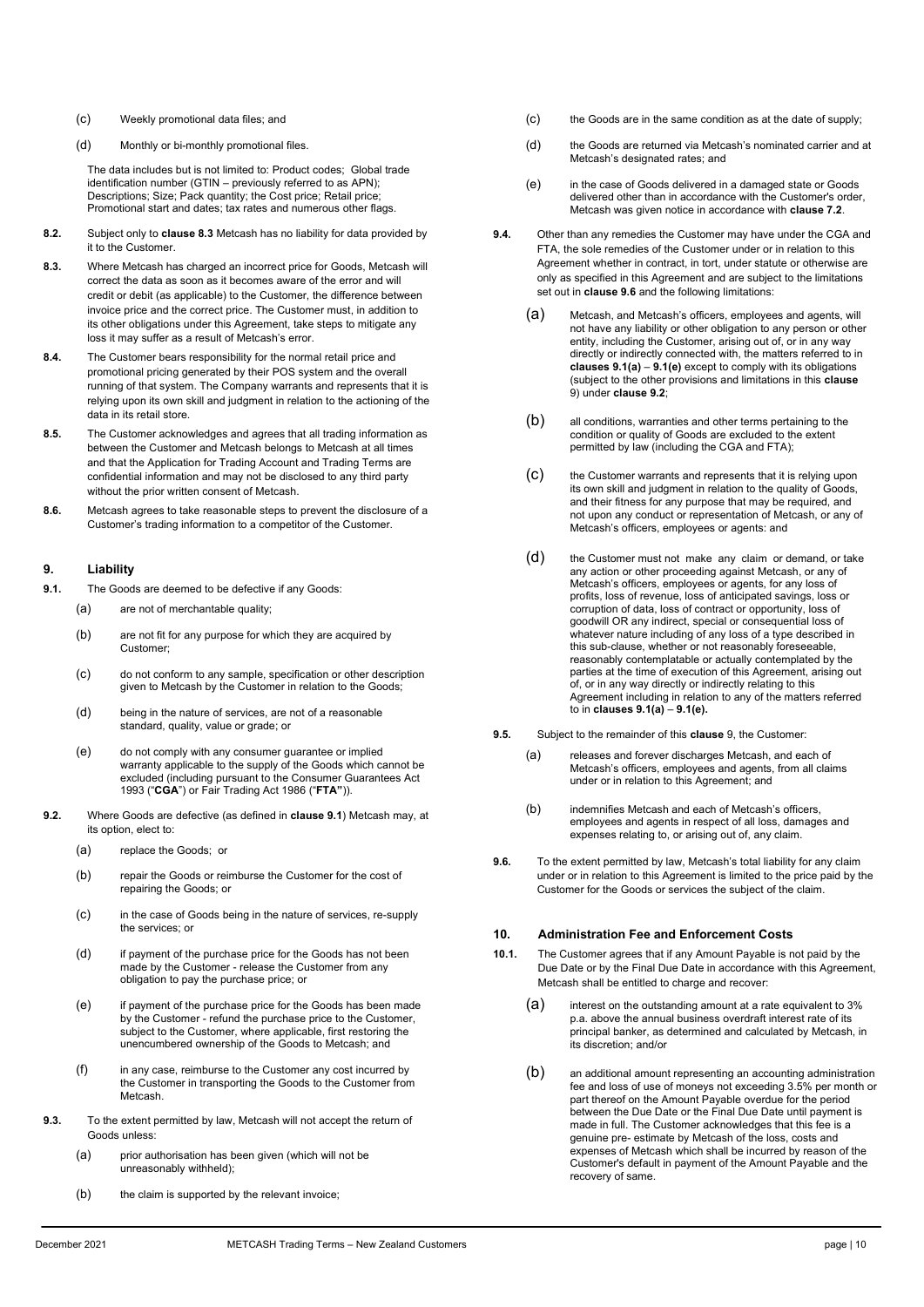**10.2.** If the Customer breaches its obligations under this Agreement, the Customer shall immediately pay to Metcash on demand, all costs and expenses whatsoever incurred by Metcash in the enforcement or attempted enforcement of this Agreement including, (without limiting the generality of the foregoing) costs and expenses including legal costs (on a full indemnity basis) freight costs, storage costs, electricity and telephone charges (except to the extent such costs and expenses directly result from Metcash's breach of this Agreement) and the Customer authorises Metcash to debit any Trading Account with such costs and expenses.

#### **11. Security Interest**

- **11.1.** The Customer:
	- (a) grants a security interest in all of its present and after-acquired property and in all of its present and future rights in relation to any personal property (as defined in the PPSA) ("**Personal Property**") to Metcash;
	- (b) charges all of its rights, property and undertaking of whatever kind and wherever situated, whether present or future including, without limitation, its capital and any interest in real property (both legal and beneficial, in freehold and leasehold land) (other than any Personal Property to which the PPSA applies) to Metcash; and
	- (c) agrees to mortgage all of its present and future interests in any real property to Metcash, as security for the performance of its obligations under this Agreement including payment of the Amount(s) Payable.
- **11.2.** The Customer must, within 10 days of request from Metcash, execute such documents as Metcash requires to perfect the security interest, charge and mortgage. The Customer must pay on demand any costs (including any fines and penalties) assessed in connection with the security interest, charge and mortgage. The costs of registering a financing statement will be paid by the Customer and may be debited against the Customer's Trading Account.
- **11.3.** The Customer acknowledges that Metcash, by virtue of the charge and mortgage, has a caveatable interest in any real property of the Customer which is or becomes subject to the charge and/or mortgage and may lodge a caveat over that property.

#### **12. Change in Customer Details**

- **12.1.** The Customer must notify Metcash, in writing, within seven (7) days, of any proposed or actual change in:
	- (a) the address of the business and the address at which the Goods will be located (if it differs to the Premises);
	- $(b)$  the trading name of the business;
	- $(c)$  the person(s), director(s) or trustee(s) conducting the business of the Customer;
	- (d) the ownership or proprietorship of the Customer in the event that the Customer converts to a trust, sole trader or company;
	- (e) control of the Customer;
	- (f) the Company Number of the Customer; or
	- $(q)$  the address of any Guarantor.
- **12.2.** The Customer indemnifies Metcash against any damage or loss incurred by it as a result of the Customer's failure to provide notice in accordance with **clause 12.1**.

#### **13. Attorney**

**13.1.** The Customer and each Guarantor irrevocably appoints Metcash and each of its authorised officers, jointly and severally, to be its attorney to do any act or thing which it is required to do under this Agreement.

- **13.2.** Metcash may only exercise the power set out in **clause 13.1** where the Customer or Guarantor (as applicable) is in breach of this Agreement and it may exercise its powers even if this involves a conflict of duty and even if it has a personal interest in doing so.
- **13.3.** A third party may rely on a copy of this Agreement certified by a solicitor as evidence of the appointment of Metcash as the attorney of the Customer or Guarantor.
- **13.4.** The Customer and each Guarantor must ratify all acts and things done by Metcash and its authorised officers in the exercise of the power of attorney granted in accordance with this clause.

#### **14. Customer Warranties and Covenants**

- **14.1.** The Customer warrants that the facts and representations contained in the Application for Trading Account are true and correct and the Customer is aware and acknowledges that Metcash has relied upon the correctness of such facts and representations in providing the Trading Account to the Customer.
- **14.2.** The Customer covenants that all Goods will be purchased for the purpose of re-supply or in connection with a business carried on by the Customer or by the Customer and another person or persons and not for personal, domestic or household use.
- **14.3.** The Customer acknowledges and agrees that:
	- (a) all transactions and dealings between the Customer and Metcash in connection with the supply of Goods on the Trading Account will be made strictly in accordance with this Agreement (unless otherwise agreed by Metcash in writing);
	- (b) the Customer will pay the Amount(s) Payable punctually and strictly in accordance with this Agreement;
	- (c) no director or principal of the Customer is or has been bankrupt;
	- (d) the Customer is solvent and able to pay its debts as and when they fall due and has not made any compromise or arrangements with its creditors and no application has been made and no application is contemplated for the appointment of an administrator or controller of the Customer or any meeting of the Customer's creditors or any class of them;
	- (e) the Customer has, prior to signing or execution of this Agreement **obtained independent legal and financial advice**  and/or had the opportunity to obtain such advice as to the Customer's obligations and the true meaning, nature and effect of this Agreement; and
	- (f) the Customer acknowledges receipt of a copy of this Agreement.

#### **15. Guarantee & Indemnity and Security Interest**

In consideration of Metcash at the request of the Guarantor entering into this Agreement with the Customer, the Guarantor covenants and agrees with Metcash that:

- **15.1.** The Guarantor irrevocably guarantees to Metcash due performance by the Customer of its obligations under this Agreement including payment of the Amount(s) Payable.
- **15.2.** The Guarantor separately and independently indemnifies Metcash and will at all times keep Metcash indemnified from and against all losses and expenses which Metcash may suffer or incur in consequence of any breach or non-observance by the Customer or any Guarantor of any of the terms of this Agreement (including a failure to pay the Amounts Payable and all enforcement expenses and legal costs on a full indemnity basis) or any part of this Agreement being void or unenforceable.
- **15.3.** The Guarantor:
	- (a) grants a security interest in all of its present and after-acquired property and in all of its present and future rights in relation to any personal property (as defined in the PPSA) ("**Guarantor Personal Property**") to Metcash;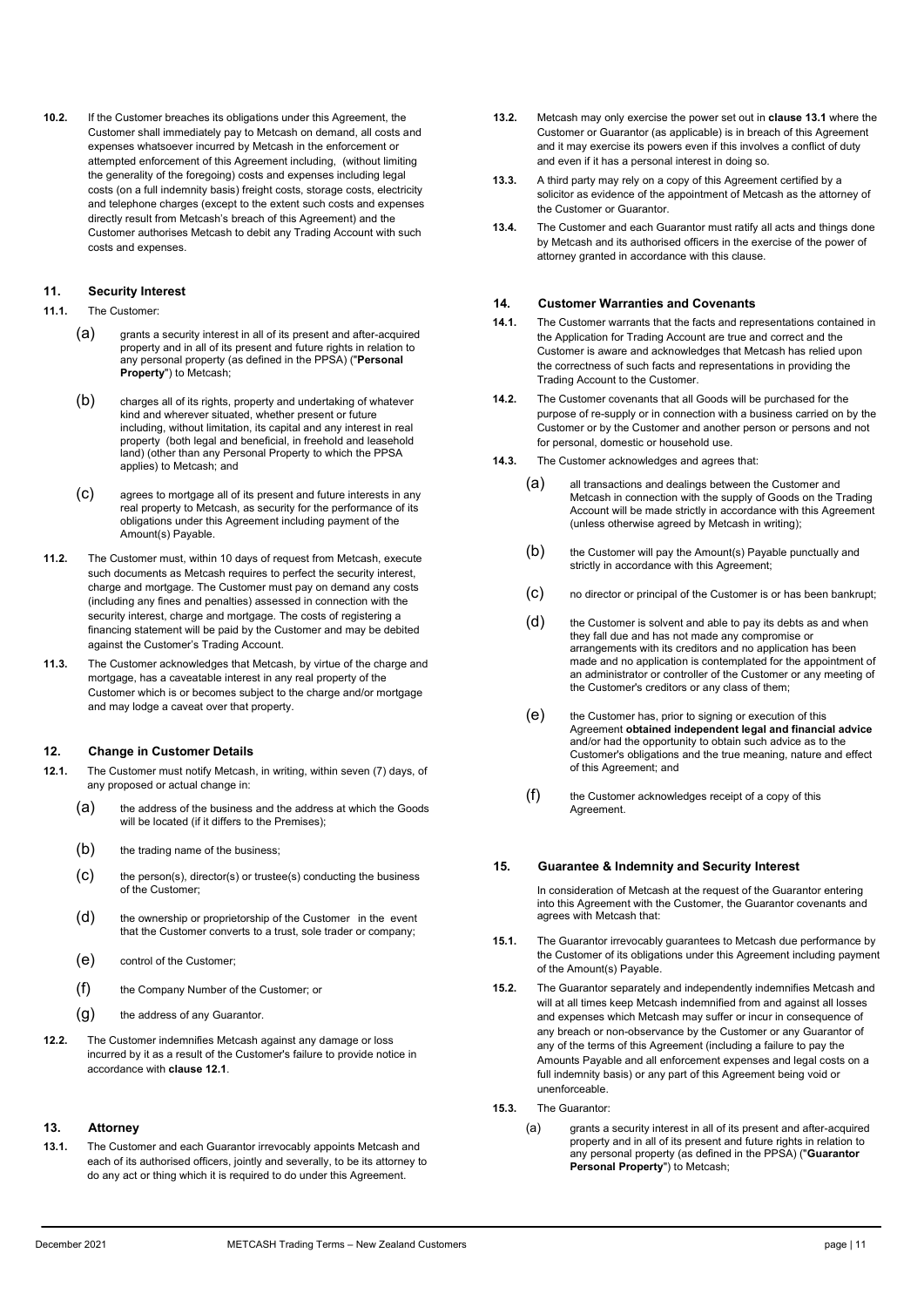- (b) charges all of its rights, property and undertaking of whatever kind and wherever situated, whether present or future including, without limitation, its capital and any interest in real property (other than any Guarantor Personal Property to which the PPSA applies) to Metcash; and
- (c) agrees to mortgage all of its present and future interests in any real property to Metcash,

as security for the performance of its obligations under this Agreement including its guarantee of the Customer's obligation to pay the Amount(s) Payable.

- **15.4.** The Guarantor must, within 10 days of request from Metcash, execute such documents as Metcash requires to perfect the security interest, charge and mortgage. The Guarantor must pay on demand any costs (including any fines and penalties) assessed in connection with the security interest, charge and mortgage. The costs of registering a financing statement will be paid by the Customer and may be debited against the Customer's Trading Account.
- **15.5.** The Guarantor acknowledges that Metcash, by virtue of the charge and mortgage, has a caveatable interest in any real and leasehold property of the Guarantor which is or becomes subject to the charge and mortgage and may lodge a caveat over that property.
- **15.6.** The Guarantor remains liable to Metcash under **clauses 15.1, 15.2, 15.3** and **15.4** notwithstanding that:
	- (a) Metcash has exercised any of its rights under this Agreement;
	- (b) the Customer (being a company) may be wound up or dissolved or (being a natural person) may be declared bankrupt; and
	- (c) the guarantee given by the Guarantor may be for any reason unenforceable, either in whole or in part.
- **15.7.** It is not necessary that Metcash provide notice to the Customer to rectify any breach of this Agreement prior to the Guarantor being required to fulfil its obligations under this **clause 15**.
- **15.8.** A demand on the Guarantor is deemed to have been duly made if it is in writing and signed on behalf of Metcash by its authorised representative or solicitor and has been given to the Guarantor or left at or posted to the address of the Guarantor or Customer as shown in the Application for Trading Account or such last known address as notified to Metcash in writing by the Guarantor.
- **15.9.** The terms of this **clause 15** are not affected by any action taken or notice issued in relation to any other securities. Metcash is under no obligation to marshal in favour of the Guarantor any security whatsoever held by Metcash.
- **15.10.** This is a continuing guarantee and the liability of the Guarantor under this **clause 15** is not affected by:
	- (a) any other person giving or not giving a guarantee or indemnity to Metcash;
	- (b) the winding up, deregistration, administration, liquidation or insolvency of the Customer;
	- (c) the granting of time or concession (including a release, waiver, variation, assignment, novation, compounding or relinquishment of rights) to the Customer by Metcash;
	- (d) any delay or laches on the part of Metcash;
	- (e) any variation of this Agreement between Metcash and the Customer (whether or not the Guarantor is party to that variation and whether or not such variation increases the Guarantor's liability under the Guarantee) or any assignment or novation of this Agreement;
	- (f) Metcash taking, varying, wholly or partially discharging or otherwise dealing with or losing or impairing any security for the Customer's obligations under this Agreement or a security of that kind being or becoming void, voidable or unenforceable; or
	- (g) anything that Metcash may do or omit to do which, but for this provision, might otherwise affect the liability of the Guarantor.
- **15.11.** As between the Guarantor and Metcash the Guarantor is to be deemed to be a primary debtor to Metcash independent of the Customer.
- **15.12.** To the fullest extent permitted by law the Guarantor waives such of the Guarantor's rights as surety or indemnifier (legal equitable statutory or otherwise) which may at any time be inconsistent with any of the provisions of this **clause 15**.
- **15.13.** The covenants and agreements made or given by the Guarantor are not conditional in any way and remain binding notwithstanding that any other person has not executed or duly executed this Agreement.
- **15.14.** The obligations of the Guarantor under this **clause 15** continue in force until Metcash confirms in writing that it has been released.
- **15.15.** The Guarantor acknowledges that:
	- (a) it has, prior to signing or execution of this Agreement **obtained independent legal and financial advice** and/or had the opportunity to obtain such advice as to its obligations and the true meaning, nature and effect of this Agreement; and
	- (b) Metcash is under no obligation to notify the Guarantor of any changes to this Agreement or any dealings with the Customer (and the Guarantor appoints the Customer as its agent for the receipt of notices in connection with this Agreement).
- **15.16.** In the event of liquidation or bankruptcy of the Customer, the Guarantor will not prove in such liquidation or bankruptcy in competition with Metcash.
- **15.17.** The Customer and Guarantor agree that:
	- (a) if any payment to Metcash must be refunded under any statutory provision or otherwise, the liability of the Customer and Guarantor continues, and Metcash will immediately be restored to the rights that Metcash would have had against each party if the payment had not been made; and
	- (b) the Guarantor will immediately pay to Metcash the amount refunded by Metcash so that all amounts payable to Metcash under this Agreement have been paid.
- **15.18.** If the obligation of the Guarantor in respect of any part of the debt is unenforceable, the Guarantor's obligation in respect of the other part of the debt will not be affected by such unenforceability.
- **15.19.** Metcash may apply any amounts received under this Guarantee towards satisfaction of any parts of the Amounts Payable or any other amounts under this Agreement in whatever manner it sees fit.

#### **16. General**

- **16.1.** Time is to be of the essence so far as it relates to the Customer's obligations to Metcash under this Agreement.
- **16.2.** Metcash does not waive any breach by the Customer or the Guarantor of this Agreement unless the waiver is in writing signed by Metcash. No waiver is to be construed as a general waiver unless it is expressly stated to be a general waiver.
- **16.3.** Should any provision of this Agreement be illegal, void or unenforceable, that provision will be ineffective and is to be severed from this Agreement to the extent only of that illegality, voidability or unenforceability. All remaining provisions are to be enforceable between Metcash, the Customer and the Guarantor.
- **16.4.** This Agreement is enforceable against each of the Customer and Guarantor (if more than one person) jointly and each of them severally.
- **16.5.** Metcash may at any time assign its rights and interests or novate its rights and obligations (in whole or in part) under this Agreement. The Customer must not assign any of its rights or obligations under this Agreement without Metcash's prior consent in writing, which consent may be refused or given subject to such terms and conditions as Metcash may determine, at its absolute discretion.
- **16.6.** This Agreement binds each person who signs as Customer or Guarantor even if another person who was intended to sign does not sign it or is not bound by it.
- **16.7.** This Agreement binds the Customer and each Guarantor both personally and as trustee of any trusts for which it is trustee.
- **16.8.** This Agreement may consist of a number of copies, each signed by one or more parties to it. If so, the signed copies are treated as making up the one document. Metcash's acceptance of this Agreement may be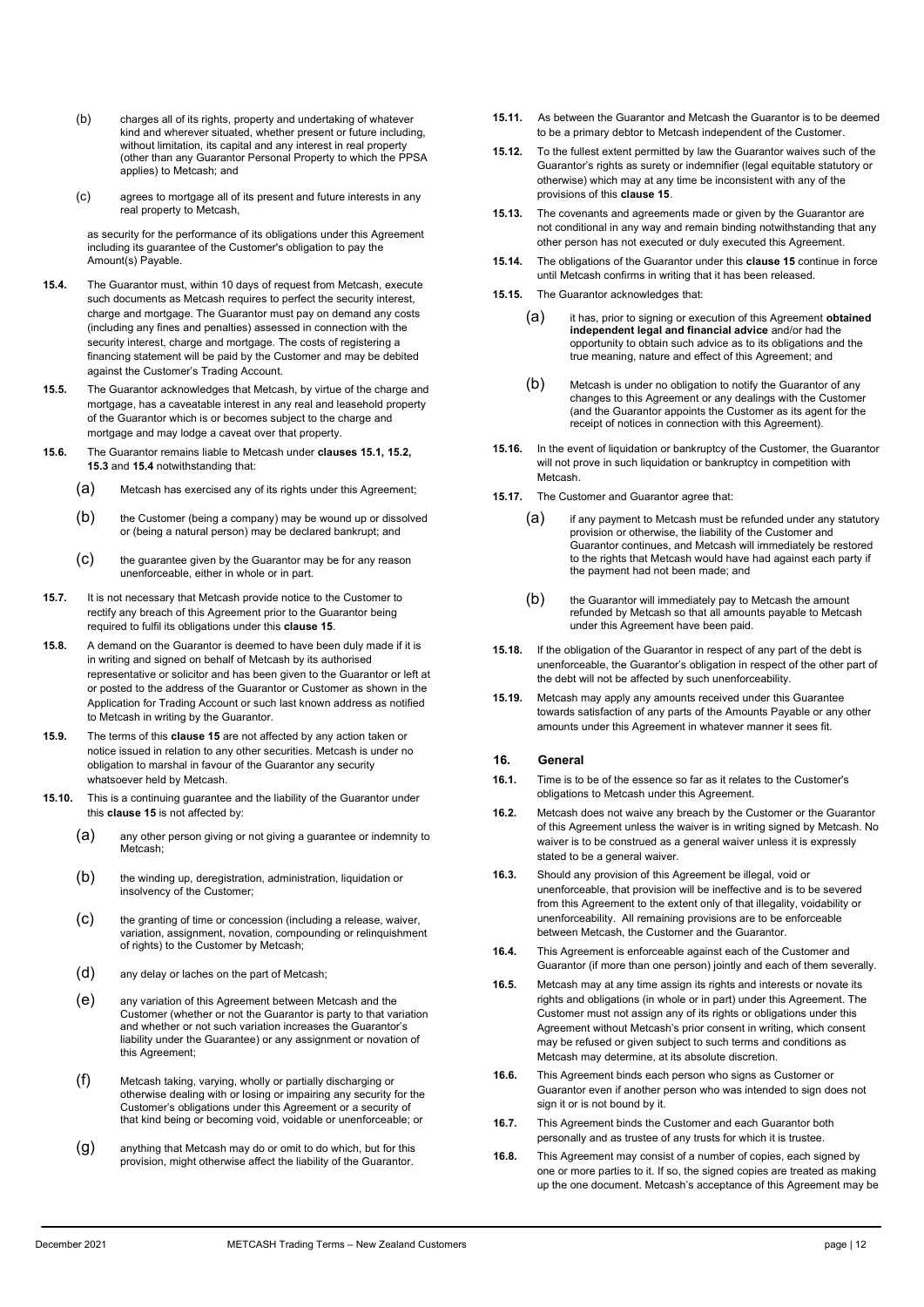evidenced by establishing a Trading Account or supplying Goods to the Customer.

- **16.9.** Only a director or company secretary of Metcash has the authority to (a) vary this Agreement in any way or (b) accept orders or supply Goods under the Trading Account on terms other than this Agreement. This Agreement may be varied from time to time at the discretion of Metcash by giving seven (7) day's notice to the Customer and the Customer and Guarantors prospectively authorise and consent to any such variation.
- **16.10.** This Agreement is governed by and the Customer and Guarantor submit to the laws of New Zealand. The courts of New Zealand have non-exclusive jurisdiction in connection with this Agreement.
- **16.11.** In this Agreement, words or terms incorporating the singular or the plural shall include the plural and singular respectively and words importing the masculine gender shall include the feminine and neuter genders.
- **16.12.** In this Agreement, references to **include** and **including** are to be construed without limitation.
- **16.13.** Notices in connection with this Agreement may be provided to the Customer and Guarantors by mail, facsimile or email to the Customer's address provided on the Application for Trading Account, or any other address provided by it to Metcash. Metcash may also provide notice of any variation of this Agreement by publishing the revised Metcash Trading Terms on its website and Metcash may (but is not obliged to) notify the Customer that it has done so on an invoice, Statement or order acknowledgement.

#### **17. Contracting out of the PPSA**

- **17.1.** To the extent permitted by the PPSA, the Customer and Guarantor agree to waive and contract out of its rights to receive any notice or statement under sections:
	- (1) 114(1)(a) (notice of sale of collateral);
	- (2) 116 (secured party to give statement of account to debtor);
	- $(3)$  120(2) (notice of a secured party's proposal to retain collateral);
	- (4) 121 (persons entitled to notice may object to proposal); and
	- (5) 129 (secured party must give notice of removal of accession),

or otherwise. The parties also contract out of each other provision of Part 9 of the PPSA, under section 107, but only to the extent that the provision impose obligations on Metcash.

**17.2.** The Customer, Guarantor or Metcash will not disclose information of the kind mentioned in section 177(1) of the PPSA, unless required by law (other than section 177(1) of the PPSA).

#### **18. Set-off**

- **18.1.** Metcash may set off any amount owing by Metcash or any related company (as defined in the Companies Act 1993) of Metcash Trading Limited from time to time ("**Metcash Entity**") to the Customer (whether or not due for payment) against any Amount Payable.
- **18.2.** Metcash may do anything necessary to effect any set- off under this **clause 18** (including varying the date for payment of any amount owing by a Metcash Entity to the Customer). This **clause 18** applies despite any other agreement between the Customer and a Metcash Entity.
- **18.3.** If there are any amounts owing or due for payment by the Customer to a Metcash Entity (other than Metcash), the Customer authorises Metcash to pay all or part of any such amount to the relevant Metcash Entity in satisfaction of all or part of the Customer's obligations. Any amount paid by Metcash will be automatically debited against the Customer's Trading Account and will constitute a debt from the Customer to Metcash under this Agreement. If Metcash makes a payment to another Metcash Entity under this **clause 18.3**, it must provide written notice to the Customer within fourteen (14) days of any such payment.
- **18.4.** The Customer acknowledges that the Metcash Entities have entered into, or will enter into, arrangements to effect and authorise the set-off arrangements contemplated by this **clause 18**.
- **18.5.** The Guarantor consents to the arrangements set out in this **clause 18** and acknowledges that the guarantee in **clause 15** extends to any amounts payable by the Customer under this clause.

#### **19. Liquor & Tobacco Licensing Obligations & Warranties**

- **19.1.** This **clause 19** applies if and when the Customer purchases tobacco or liquor products ("**Licensed Goods**") from Metcash.
- **19.2.** At each time the Customer places an order for Licensed Goods and each time such order is filled by Metcash, the Customer warrants that:
	- (a) it holds a valid and current licence to order, purchase, sell and distribute Licensed Goods in the conduct of its business ("**Licence**") under and in accordance with all applicable laws; and
	- $(b)$  it is not in breach of, nor has it had the terms of its, License revoked, varied or restricted and no condition has been imposed on the Licence which prohibits it from ordering, purchasing, selling or distributing the Licensed Goods in the conduct of its business.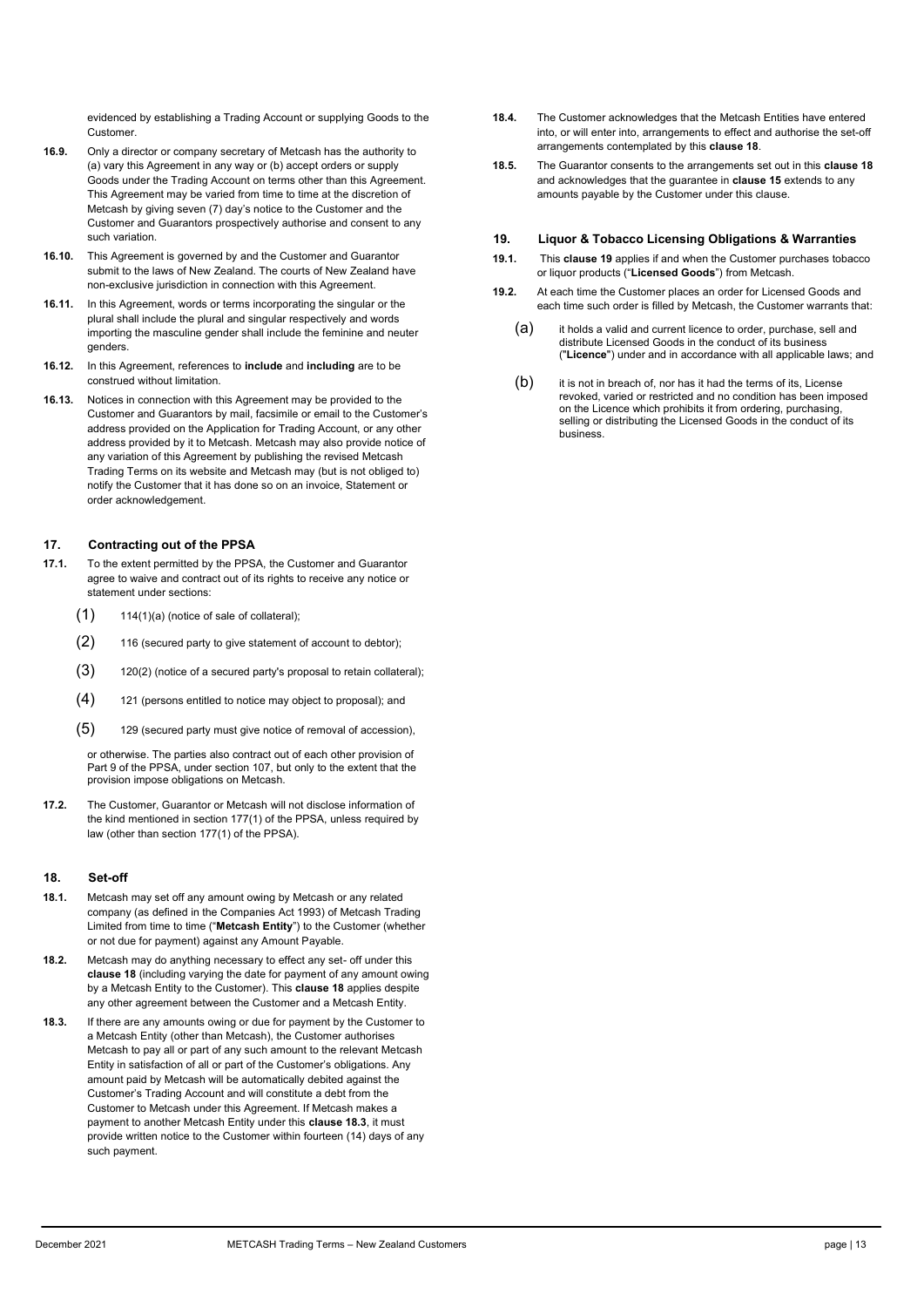|                                                                                                                                                                                                                                                                                                                                                                                                                                                                                                | Tasman Liquor Company Ltd.                                                         | <b>INITIATING OFFICE</b><br>P.O. Box 76206, MANUKAU CITY, AUCKLAND                               |
|------------------------------------------------------------------------------------------------------------------------------------------------------------------------------------------------------------------------------------------------------------------------------------------------------------------------------------------------------------------------------------------------------------------------------------------------------------------------------------------------|------------------------------------------------------------------------------------|--------------------------------------------------------------------------------------------------|
| ACCOUNT No.                                                                                                                                                                                                                                                                                                                                                                                                                                                                                    |                                                                                    |                                                                                                  |
| <b>BANK INSTRUCTIONS</b><br>NAME:<br>(Of Bank Account)                                                                                                                                                                                                                                                                                                                                                                                                                                         |                                                                                    | <b>AUTHORITY TO ACCEPT</b><br>DIRECT DEBITS<br>(Not to operate as an<br>assignment or agreement) |
| BANK ACCOUNT FROM WHICH PAYMENTS TO BE MADE<br>Bank<br><b>Branch</b><br>(Please attach an encoded deposit slip to ensure your number is loaded correctly)<br>To: The Bank Manager,                                                                                                                                                                                                                                                                                                             | <b>Account Number</b><br>Suffix                                                    | <b>AUTHORISATION CODE</b><br>5<br>1<br>$\mathbf 0$<br>4<br>0<br>0<br>7                           |
| BANK:<br><b>BRANCH:</b><br><b>ADDRESS:</b>                                                                                                                                                                                                                                                                                                                                                                                                                                                     |                                                                                    |                                                                                                  |
| I/We authorise you until further notice, to debit my/our account with all amounts which<br><b>Tasman Liquor Company Ltd.</b><br>(Hereinafter referred to as the Initiator)<br>the registered Initiator of the above Authorisation Code, may initiate by Direct Debit.<br>I/We acknowledge and accept that the bank accepts this authority only upon the conditions listed<br>on the reverse of this form.<br>INFORMATION TO APPEAR ON MY/OUR BANK STATEMENT (TO BE COMPLETED BY THE INITIATOR) |                                                                                    |                                                                                                  |
| PAYER PARTICULARS<br>YOUR SIGNATURE(S)<br>DATE:<br>$\prime$                                                                                                                                                                                                                                                                                                                                                                                                                                    | PAYER CODE                                                                         | PAYER REFERENCE                                                                                  |
| Approved<br>0131<br>02<br>1997                                                                                                                                                                                                                                                                                                                                                                                                                                                                 | For Bank Use Only<br>Original - Retain at Branch<br>Date Received:<br>Recorded by: | $\Gamma$<br>ᄀ<br><b>BANK</b><br>Checked by:<br><b>STAMP</b>                                      |